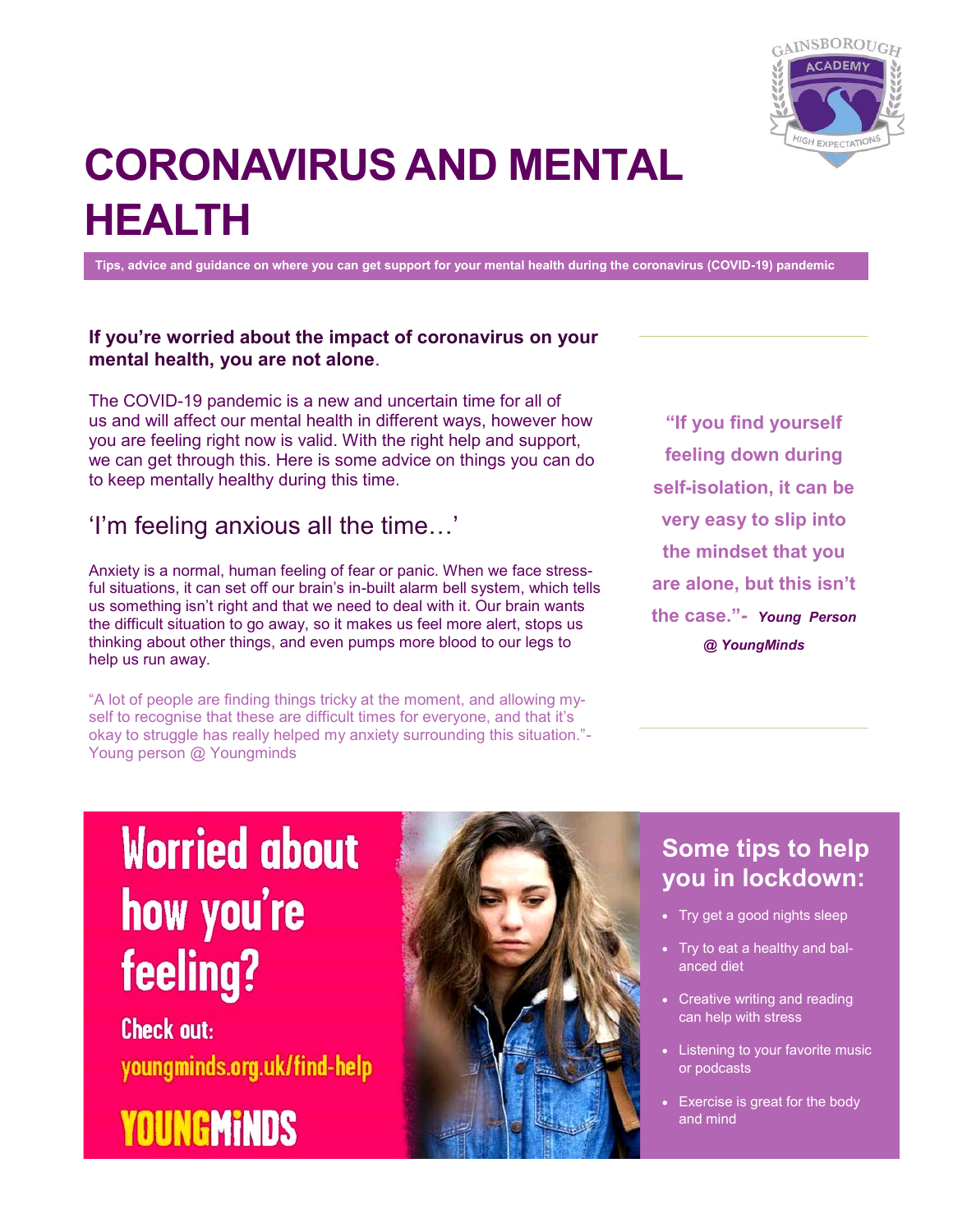you are enough.

### **" I am struggling with selfisolation and social distancing, I feel so alone…"**

# **Stay Connected**

 **Phone calls are a fantastic way to stay in touch with family and friends, but seeing their faces can make a huge difference! Try adding video to your calls- There are lots of free video calling services available too if you are worried about your data allowance!** 

### **Find a Positive online community**

 **Gaming is great way to connect and chat to others with similar interests– Check out Wes's story @ [https://](https://youngminds.org.uk/blog/how-gaming-helped-my-mental-health/) [youngminds.org.uk/blog/how](https://youngminds.org.uk/blog/how-gaming-helped-my-mental-health/)-gaming-helped-my-mental-health/**

**Remember to follow age appropriate guidelines and to avoid anything that encourages you to do things which are harmful for your physical and mental health and if you are worried about anything you experience online, talk to someone you trust.**

# Plan your days

 Take some time to plan how you want your days to look– by keeping some structure it can give a sense of normality. This will also help you keep on top of your school work and keep you focused. Don't forget to plan in some time for things you enjoy too!

## **"I feel low because of all the bad news…"**

- Try to limit the time you are spending checking the news
- Follow social media accounts that make you smile– check out @the\_happy\_broadcast on Instagram!



**Headspace: Treat your head right**

# **Staying Calm**

### **Mindfulness**

 **There are a lot of great free apps available to help guide you through breathing techniques and meditation to help ease anxiety and clear your mind of any anxious thoughts.** 

**Young minds recommends the 'Headspace' app!**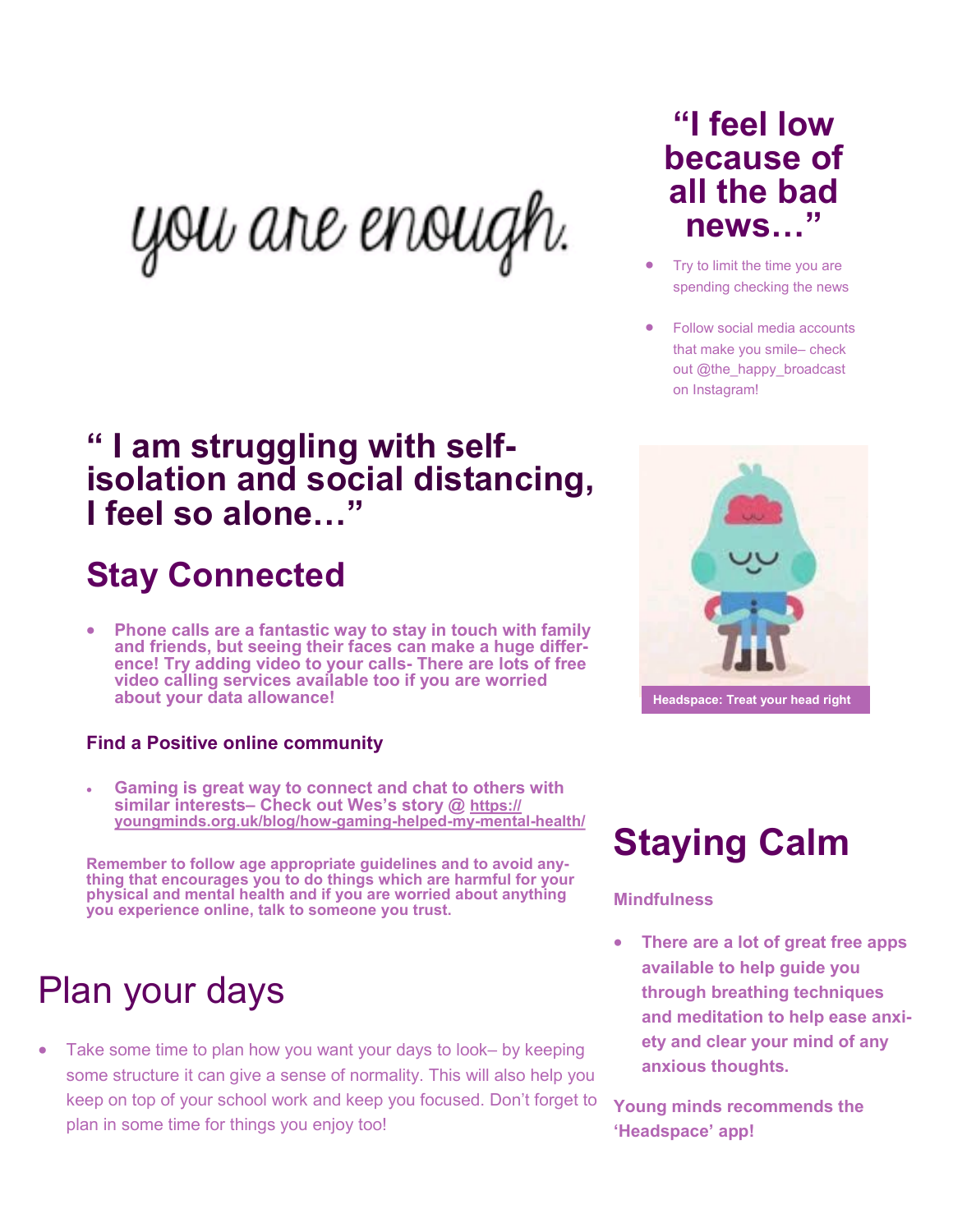### **Dealing with stressful situations at home**

Walk away from any tense situations if you can. Being cooped up with others will naturally be frustrating which may cause some tension between you and the people you live with at times– Here are some tips to help you in these situations.

- You may be able to defuse arguments by walking away until everyone starts to feel calmer.
- If you and those you live with are showing no Covid-19 symptoms, you can go for a walk or do some exercise outside.
- Create a rota– this is a fun and fair way to stop fighting over the TV remote or deciding who is helping with what chores and will help avoid arguments.
- Reach out for help- if your living situation is difficult, pleas don't struggle in silence. Speak to someone you can trust. Call or text a friend or helpline. If you have worries about being overheard there are helplines which offer online messenger and text services (See list of helplines and resource's at the end of this article).



**"Your wellbeing is always the most important thing to take car of, particularly at time like this. It is okay to be upset now but remember that we're all in this together, and there are always going to be people who will listen and who you can talk to"-** Young Person @ YoungMinds

### **"I am struggling to manage my eating disorder…"**

 **Check out Hope Virgo, a mental health campaigner and authors blog @** [https://](https://youngminds.org.uk/blog/coping-with-an-eating-disorder-during-the-coronavirus-pandemic/) [youngminds.org.uk/blog/coping](https://youngminds.org.uk/blog/coping-with-an-eating-disorder-during-the-coronavirus-pandemic/)-with-an-eating-disorderduring-the-[coronavirus](https://youngminds.org.uk/blog/coping-with-an-eating-disorder-during-the-coronavirus-pandemic/)-pandemic/**. She shares her tips on coping with an eating disorder during self isolation.** 

### **One great tip she suggests:**

**"Turn mealtimes in to social activities over the phone or on skype!"**

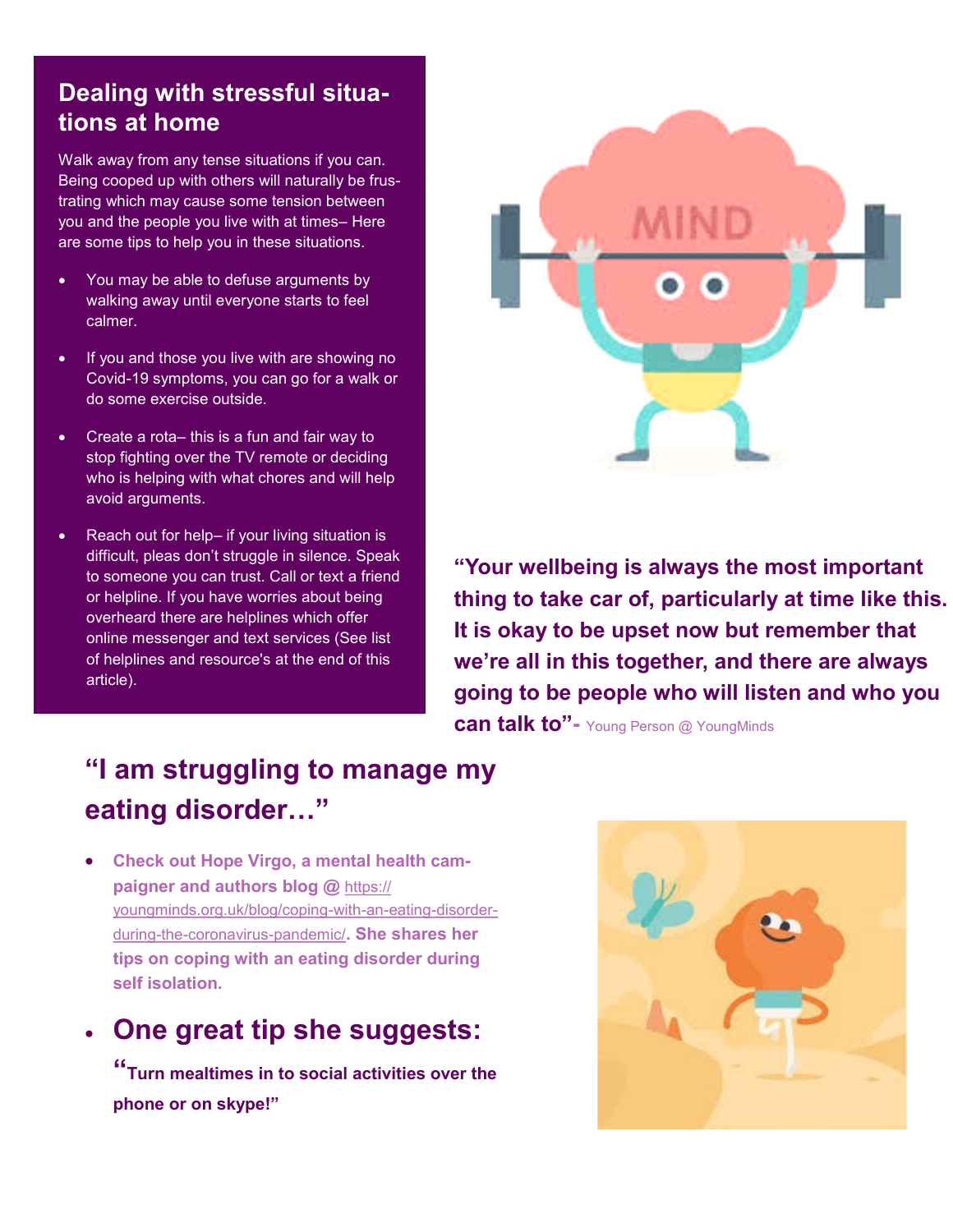## **"I have lost a loved one due to coronavirus…"**

When you lose someone close to you, its natural to have many different feelings. Everyone reacts in their own way. If you are finding it hard to cope here are some ideas where to get additional support.



#### What is grief?

Whether you have lost a family member, friend or pet you may be feeling a whole range of emotions. Grief is an emotional response to the loss and is a process rather than an event. It can impact on how you feel physically, mentally and socially.

Check out YoungMinds activists real life experiences on grief @ [https://youngminds.org.uk/find](https://youngminds.org.uk/find-help/feelings-and-symptoms/grief-and-loss/)-help/feelings-and[symptoms/grief](https://youngminds.org.uk/find-help/feelings-and-symptoms/grief-and-loss/)-and-loss/.

### Helpful ways you can communicate how you are feeling:

- Write a letter to the person you have lost telling them all the things you want to say to them
- Write a letter to someone who is supporting you, so they know what you are going through
- Keep a diary or journal of how you feel
- Express yourself through paintings or pictures
- Write a song or poem
- Create a memory box full of pictures and items which remind you of good times you had with the person you have lost



**Don't forget the staff at school are available too during these difficult times if you have any worries!** 

# **You are not alone!**